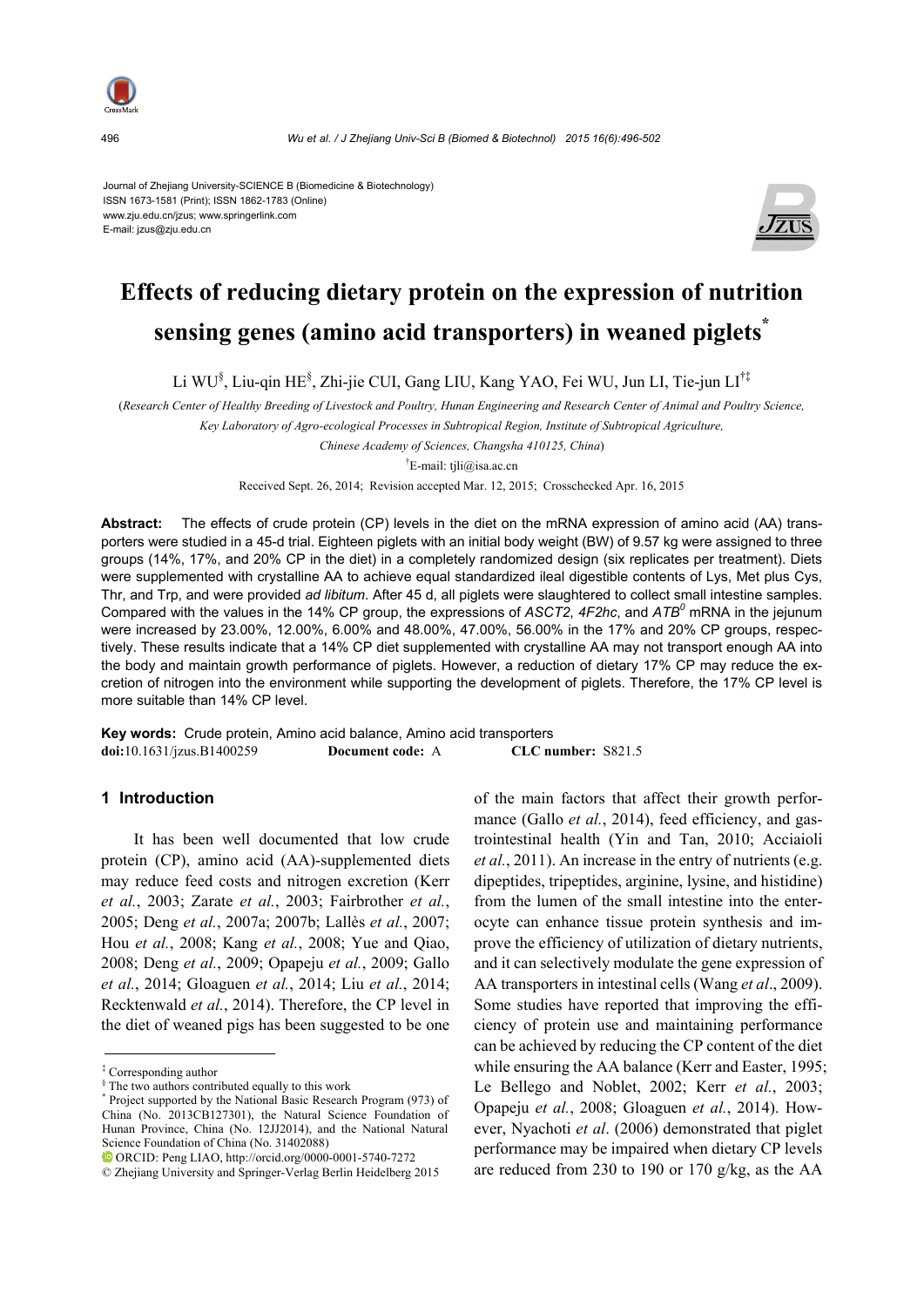deficiency may change the efficiency of AA absorption and transportation (Tuitoek *et al.*, 1997; Tan *et al.*, 2009; 2011; Gallo *et al.*, 2014). The present study investigated the effects of reducing dietary CP while supplementing with essential AA on the gene expression of AA transporters in weaned piglets.

## **2 Materials and methods**

#### **2.1 Animals and experimental treatment**

The experimental protocol was approved by the Protocol Management and Review Committee of the Institute of Subtropical Agriculture, Chinese Academy of Sciences (CAS). Pigs were cared for according to the guidelines of the Institute of Subtropical Agriculture on Animal Care, CAS.

Eighteen piglets (Duroc×Landrace×Yorkshire, female), from the experimental field of the animal observation station in southern center of China, were weaned at 28 d of age, but the experiment started after a 7-d adaptation period when the piglets were weighed to determine an initial mean body weight (BW; mean±standard deviation (SD), (9.57±0.64) kg), and randomly assigned to three different groups (six pigs per group). Each of the groups was fed diets with different levels of CP (14%, 17%, and 20%), respectively. Their ingredients are shown in Tables 1 and 2. The dietary treatment met the National Research Council (NRC; 2012) nutrient specifications for 11 to 20 kg BW pigs. All of the animals were housed individually in cages, and had free access to feed and drinking water at all times throughout the experimental period.

# **2.2 Relative quantification of mRNA expression of AA transporters**

Primers for the selected genes (Table 3) were designed using Oligo 6.0 software (Molecular Biology Insights, CO, USA). After the quantity of complementary DNA (cDNA) was determined by a NanoDrop® ND-1000 (NanoDrop Technologies, Rockland, DE, USA), real-time quantitative polymerase chain reaction (PCR) analyses were performed on an ABI 7900HT Fast Real-Time PCR System (Applied Biosystems, CA, USA) with a total volume of 10 μl containing 5 ng of cDNA, 5 μl SYBR Green mix, 0.2 μl ROX Reference Dye (50×), and 0.2 μl each of the forward and reverse primers (Yao *et al*., 2012). The following protocol was used: (1) pre-denaturation (30 s at 95  $^{\circ}$ C); (2) amplification and quantification, repeated 40 cycles (5 s at 95 °C, 30 s at 60 °C); and (3) a melting curve program (extension at 72 °C). *β-Actin* was used as an internal reference gene to normalize target gene transcript levels. The efficiency of the real-time reverse-transcription PCR was determined by the amplification of a dilution series of cDNA according to the equation  $10^{(-1/\text{slope})}$ . Target mRNA

Table 1 Composition and nutrient levels of diets<sup>a</sup>

|                                      | Content $(\overline{\%})^b$ |        |        |  |
|--------------------------------------|-----------------------------|--------|--------|--|
| Component                            | 14% CP                      | 17% CP | 20% CP |  |
| Ingredient                           |                             |        |        |  |
| Corn                                 | 71.80                       | 66.50  | 63.70  |  |
| Soybean meal                         | 13.40                       | 18.80  | 19.80  |  |
| Whey powder                          | 4.40                        | 4.30   | 4.30   |  |
| Fish meal                            | 1.50                        | 4.00   | 9.00   |  |
| Soybean oil                          | 4.10                        | 2.60   | 0.80   |  |
| Lys                                  | 0.88                        | 0.62   | 0.38   |  |
| Met                                  | 0.27                        | 0.19   | 0.10   |  |
| Thr                                  | 0.33                        | 0.21   | 0.09   |  |
| Trp                                  | 0.08                        | 0.04   | 0.01   |  |
| Calcium hydrophosphate               | 1.15                        | 0.74   | 0.00   |  |
| Limestone                            | 0.79                        | 0.70   | 0.52   |  |
| Salt                                 | 0.30                        | 0.30   | 0.30   |  |
| $1\%$ premix compound <sup>c</sup>   | 1.00                        | 1.00   | 1.00   |  |
| Total                                | 100.00                      | 100.00 | 100.00 |  |
| Calculated nutrient content          |                             |        |        |  |
| DE (MJ/kg)                           | 14.60                       | 14.60  | 14.60  |  |
| CP                                   | 14.00                       | 17.00  | 20.00  |  |
| Total Ca                             | 0.70                        | 0.71   | 0.69   |  |
| Total P                              | 0.53                        | 0.55   | 0.57   |  |
| Arg                                  | 0.75                        | 0.91   | 1.09   |  |
| <b>His</b>                           | 0.34                        | 0.40   | 0.46   |  |
| <b>Ile</b>                           | 0.49                        | 0.60   | 0.70   |  |
| Leu                                  | 1.15                        | 1.32   | 1.49   |  |
| Lys                                  | 1.23                        | 1.23   | 1.23   |  |
| Met+Cys                              | 0.68                        | 0.68   | 0.68   |  |
| Phe                                  | 0.59                        | 0.69   | 80     |  |
| Thr                                  | 0.73                        | 0.73   | 0.73   |  |
| Trp                                  | 0.20                        | 0.20   | 0.20   |  |
| Val                                  | 0.53                        | 0.65   | 0.77   |  |
| EAA/NEAA                             | 0.90                        | 0.80   | 0.70   |  |
| Recommendation rate of<br>NRC (2012) | 0.80                        | 0.80   | 0.80   |  |

a Diets contain 14%, 17%, and 20% CP, respectively, with appropriate crystalline AA supplementation. <sup>b</sup> The values are expressed as percentage (%), except for digestible energy (DE; MJ/kg), essential AA (EAA)/nonessential AA (NEAA), and recommendation rate of NRC (2012). <sup>c</sup> Premix provided these amounts of vitamins and minerals per kilogram on an as-fed basis: vitamin A, 10800 IU; vitamin D3, 4000 IU; vitamin E, 40 IU; vitamin K<sub>3</sub>, 4 mg; vitamin B<sub>1</sub>, 6 mg; vitamin  $B_2$ , 12 mg; vitamin  $B_6$ , 6 mg; vitamin  $B_{12}$ , 0.05 mg; biotin, 0.2 mg; folic acid, 2 mg; niacin, 50 mg; D-calcium pantothenate, 25 mg; Fe, 100 mg as ferrous sulfate; Cu, 150 mg as copper sulphate; Mn, 40 mg as manganese oxide; Zn, 100 mg as zinc oxide; I, 0.5 mg as potassium iodide; and Se, 0.3 mg as sodium selenite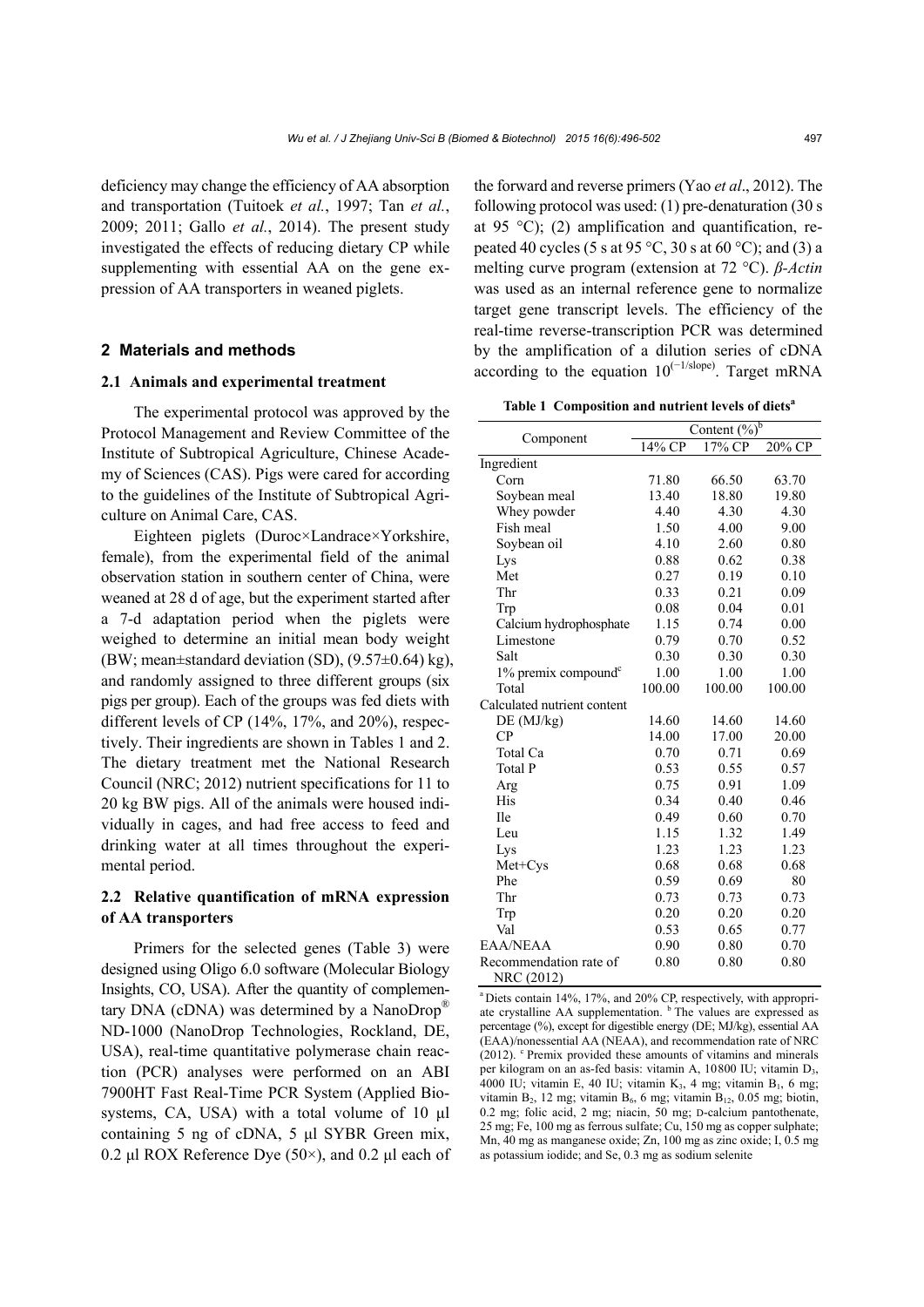| Content $(\%)^b$ |        |        |        |  |
|------------------|--------|--------|--------|--|
| Component        |        |        |        |  |
|                  | 14% CP | 17% CP | 20% CP |  |
| CP               | 14.14  | 17.32  | 20.27  |  |
| EAA              |        |        |        |  |
| Arg              | 0.71   | 0.93   | 1.09   |  |
| His              | 0.30   | 0.37   | 0.44   |  |
| <b>Ile</b>       | 0.46   | 0.60   | 0.71   |  |
| Leu              | 1.11   | 1.32   | 1.52   |  |
| Lys              | 1.26   | 1.25   | 1.26   |  |
| Met              | 0.41   | 0.42   | 0.40   |  |
| Met+Cys          | 0.63   | 0.65   | 0.62   |  |
| Phe              | 0.56   | 0.70   | 0.81   |  |
| Thr              | 0.76   | 0.75   | 0.76   |  |
| Trp              | 0.20   | 0.20   | 0.20   |  |
| Tyr              | 0.41   | 0.50   | 0.59   |  |
| Val              | 0.54   | 0.64   | 0.72   |  |
| <b>NEAA</b>      |        |        |        |  |
| Ala              | 0.75   | 0.90   | 1.07   |  |
| Asp              | 1.15   | 1.49   | 1.76   |  |
| Cys              | 0.22   | 0.23   | 0.22   |  |
| Glu              | 2.28   | 2.78   | 3.15   |  |
| Gly              | 0.53   | 0.71   | 0.92   |  |
| Pro              | 0.90   | 1.04   | 1.17   |  |
| Ser              | 0.60   | 0.74   | 0.85   |  |
| EAA              | 6.29   | 7.18   | 7.91   |  |
| <b>NEAA</b>      | 6.84   | 8.40   | 9.74   |  |
| <b>EAA/NEAA</b>  | 0.92   | 0.85   | 0.81   |  |

**Table 2 CP content and AA composition of feed ingredients used in formulating the experiment dietsa**

a Diet contain 14%, 17%, and 20% CP, respectively, with appropriate crystalline AA supplementation. <sup>b</sup> The values are expressed as percentage (%), except for essential AA (EAA)/nonessential AA (NEAA)

and *β-actin* mRNA were amplified with comparable efficiencies (Wang *et al.*, 2009; He *et al.*, 2013). Negative controls, in which cDNA was replaced by water, were also tested (Liu *et al.*, 2012).

#### **2.3 Statistical analysis**

All data were subjected to a one-way analysis of variance (ANOVA; SAS Version 9.2) and data were presented as mean±standard error of the mean (SEM). Differences with *P* values of <0.05 were considered to be statistically significant.

## **3 Results**

# **3.1 Growth performance of piglets fed diets with different levels of CP (internal data)**

The growth performance of weaned piglets fed diets with different CP levels is unpublished data. After the animals were fed different diets for 45 d, significant differences were noted in the average daily gain (ADG) among the three groups (*P*<0.01), and the 20% CP group had a significantly higher ADG than the other groups  $(P<0.01)$ . Average daily feed intake (ADFI) showed the same trend as ADG: the 20% CP group had the highest ADFI and ADG, and 14% CP group had the lowest ADFI and ADG. However, there was no significant difference in ADFI between the 17% and 20% CP groups. While the 20% CP group had the lowest feed to gain (F/G) ratio, there were no significant differences between the 14% and 17% CP groups.

| Table 3 Primers used for real-time PCR analysis |  |  |  |  |  |  |
|-------------------------------------------------|--|--|--|--|--|--|
|-------------------------------------------------|--|--|--|--|--|--|

| Gene              | Primer sequence $(5' \rightarrow 3')$ | Length $(bp)$ | Accession No.  |
|-------------------|---------------------------------------|---------------|----------------|
| ASCT <sub>2</sub> | F: GCTTCCGAGAGCCAAGAACT               | 152           | XM 003127238.3 |
|                   | R: TCCTTAACGCCTGGAAGCTG               |               |                |
| EAAC1             | F: GCTTCCTTCTTCCAGGGTCC               | 148           | NM 001164649.1 |
|                   | R: CTGGCCAATGTGGCTTGTTC               |               |                |
| $B^{0+}AT$        | F: GAGAGGTTTGGTCTTACTGCG              | 96            | XM 003353809.2 |
|                   | R: GCTATGACCAAGACGGAGCG               |               |                |
| $v^{\dagger}LATI$ | F: TTTGTCTGACCGGCTCTTCC               | 286           | XM 005666262.1 |
|                   | R: GAGATCTCCTGCTGTCCTGG               |               |                |
| 4F2hc             | F: CTCGAACCCACCAAGGAC                 | 174           | NM 001110171.1 |
|                   | R: GAGGTGAGACGGCACAGAG                |               |                |
| $ATR^0$           | F: TGGGGCATTTTGATTGCAGC               | 238           | NM 001166042.1 |
|                   | R: CTCCCCAGTCAGGGTATGGA               |               |                |
| $\beta$ -Actin    | F: GGATGCAGAAGGAGATCACG               | 130           | DO845171       |
|                   | R: ATCTGCTGGAAGGTGGACAG               |               |                |

F: forward; R: reverse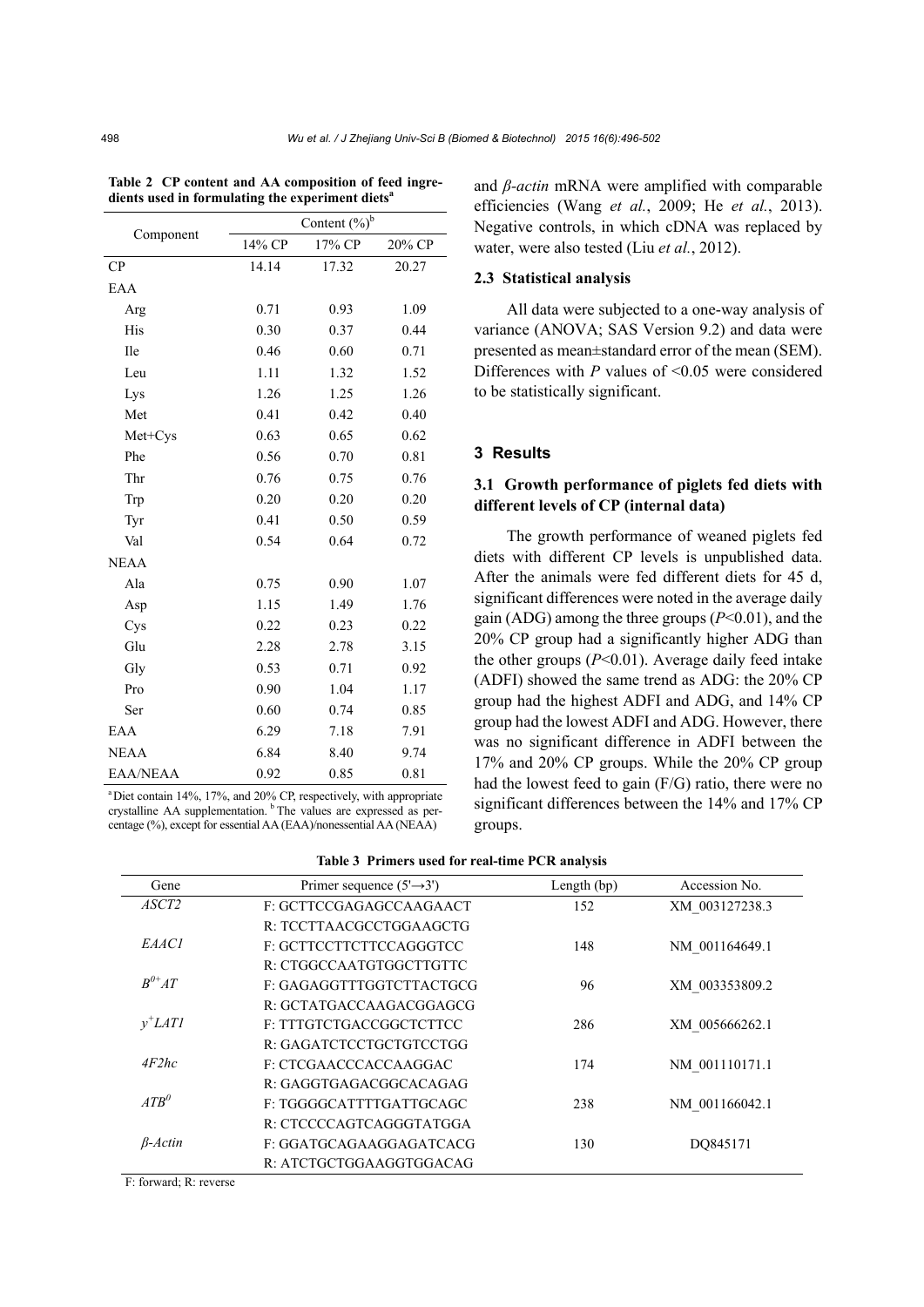| mRNA              |        | Relative abundance |        | <b>SEM</b> | $P$ -value |
|-------------------|--------|--------------------|--------|------------|------------|
|                   | 14% CP | 17% CP             | 20% CP |            |            |
| <i>ASCT2</i>      | 1.00   | 1.23               | 1.48   | 0.14       | 0.0340     |
| <i>EAACI</i>      | 1.00   | 0.94               | 1.41   | 0.15       | 0.0270     |
| $B^{0+}AT$        | 1.00   | 1.49               | 1.44   | 0.16       | 0.0160     |
| $y^{\dagger}LATI$ | 1.00   | 0.87               | 0.92   | 0.04       | 0.7369     |
| 4F2hc             | 1.00   | 1.12               | 1.47   | 0.14       | 0.0846     |
| $ATB^0$           | 0.00   | 1.06               | 1.56   | 0.18       | 0.0142     |

**Table 4** Effects of diets with different levels of CP on jejunal intestinal *ASCT2*, *EAAC1*,  $B^{\theta+}AT$ ,  $y^{\dagger}LAT1$ ,  $4F2hc$ , and  $ATB^{\theta}$  mRNA relative abundance in weaned piglets  $(n=6)$ 

Diets contain 14%, 17%, and 20% CP, respectively, with appropriate crystalline AA supplementation

#### **3.2 mRNA expression of AA transporters**

Changes in the abundance of *ASCT2*, *EAAC1*,  $B^{0+}AT$ ,  $y^{\dagger}LAT$ ,  $4F2hc$ , and  $ATB^{0}$  mRNA in the jejunum of the piglets are shown in Table 4. While the abundance of *ASCT2*, *EAAC1*,  $B^{0+}AT$ , and  $ATB^{0}$ mRNA significantly differed among the three groups (*P*<0.05), there were no differences in the expression of *y + LAT1* and *4F2hc* mRNA (*P*>0.05). Compared with the values in the 14% CP group, the expression of  $ASCT2$ ,  $4F2hc$ , and  $ATB<sup>0</sup>$  mRNA in the jejunum was increased by 23.00%, 12.00%, 6.00% and 48.00%, 47.00%, 56.00% in the 17% and 20% CP groups, respectively. The 17% CP group showed the lowest expression of *EAAC1* mRNA, and the highest expression of  $B^{0+}AT$  mRNA. Furthermore, while the expression of  $y^{\dagger}LATI$  in the 17% and 20% CP groups was decreased by 13.00% and 8.00%, respectively, compared with that in the 14% CP group, there were no significant differences among the three groups  $(P>0.05)$ .

#### **4 Discussion**

AAs regulate key metabolic pathways that are crucial for the maintenance, health, and growth of animals (Wu, 1998; Hu *et al.*, 2008). The absorption of AA requires many transporter systems that differ with respect to their substrate specificity and driving force (Wang *et al.*, 2009). It has been reported that some genes (such as *ASCT2*, *EAAC1*,  $B^{0+}AT$ ,  $y^{+}LAT1$ , *4F2hc*, and *ATB<sup>0</sup>* ) that are involved in the control of growth or AA metabolism are regulated by AA availability (Wu, 1998; Lallès *et al.*, 2007; Zhang

*et al.*, 2012; Abdulhussein and Wallace, 2014). In our study, we found that, with an increase in the dietary CP level, the expression of AA transporter genes  $(ASCT2, EAACI, B<sup>0+</sup>AT, 4F2hc, and ATB<sup>0</sup>)$  tended to increase, while an opposite trend was seen related to the abundance of  $y^+LATI$  mRNA. A possible reason was that *y + LAT1* and *EAAC1* have differential expression in our study because the diets with different CP levels related with absorption in piglets. The transport of AA in the small intestine is critical for the supply of AA to all tissues and the homeostasis of serum AA levels (Zhang *et al.*, 2012). Since dietary CP can provide an ideal AA level, the genes of AA transporters that regulate protein metabolism in piglets should be more activated. The present results indicate that the expression of *ASCT2*, *EAAC1*,  $B^{0+}AT$ , and  $A T B^0$  mRNA in the jejunum was influenced by dietary CP levels. Our results regarding the expression of  $y^{\dagger}LATI$  mRNA were similar to those of He *et al.* (2013). Under conditions of nutritional stress, the expression of some AA transporters  $(y^+LATI)$ may be increased to maintain normal growth of animals under adverse conditions (He *et al.*, 2013). Skalli *et al.* (2014) suggest that dietary protein levels regulate the expression of AA transporter genes by a complex regulatory system, which may also affect the energy balance and endocrine system. AAs and hormones can play an important role in the regulation of gene expression. Overall, the use of low-CP (14%) AA-supplemented diets in piglets may decrease the transport capacity of AA in the small intestine. However, the absorption and transport of AA is a complex physiological process that is influenced by many factors (Wang *et al.*, 2009; He *et al.*, 2013;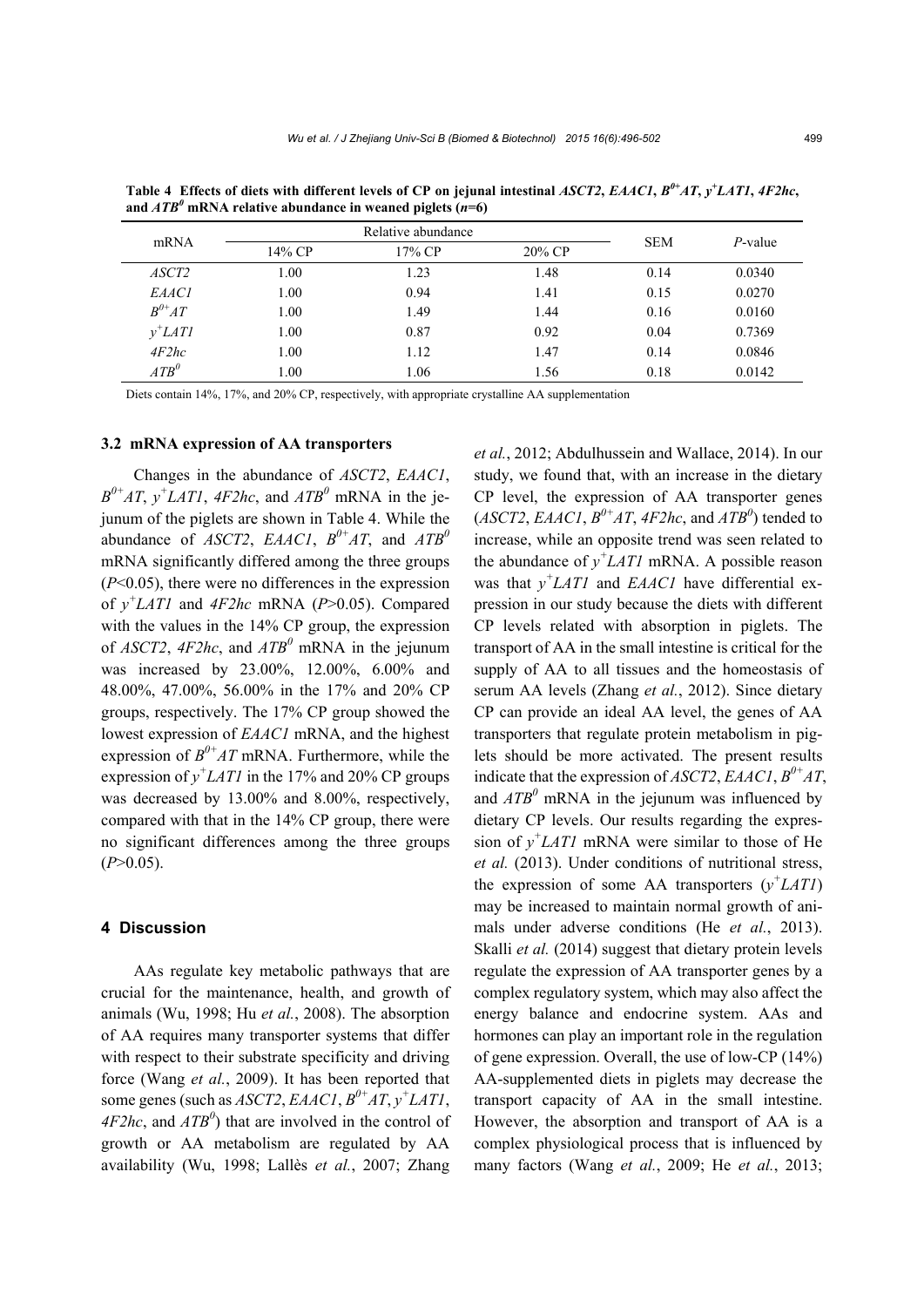Zhang *et al.*, 2013; Chen *et al.*, 2014), including the dietary CP level and the AA balance. Thus, the transport of these nutrients is a key regulatory step in the use of dietary protein by weaned piglets. An excess decrease in dietary CP with AA supplementation resulted in significant reductions in the expression of AA transporter genes in the jejunum. This result suggests that there is an appropriate range within which CP in the diet may be reduced, and any further decrease may dramatically reduce the efficiency of energy and AA utilization in the small intestine (Jensen, 1998). This understanding may also make it possible to increase productivity and reduce the impact of livestock on the environment (Franklin *et al.*, 2002). While this finding has important practical implications, further research will be required to elucidate the underlying mechanisms.

#### **Acknowledgements**

We apologize to colleagues whose work was not cited here due to our oversight.

#### **Compliance with ethics guidelines**

Li WU, Liu-qin HE, Zhi-jie CUI, Gang LIU, Kang YAO, Fei WU, Jun LI, and Tie-jun LI declare that they have no conflict of interest.

All institutional and national guidelines for the care and use of laboratory animals were followed.

#### **References**

- Abdulhussein, A.A., Wallace, H.M., 2014. Polyamines and membrane transporters. *Amino Acids*, **46**(3):655-660. [doi:10.1007/s00726-013-1553-6]
- Acciaioli, A., Sirtori, F., Pianaccioli, L., *et al.*, 2011. Comparison of total tract digestibility and nitrogen balance between Cinta Senese and Large White pigs fed on different levels of dietary crude protein. *Anim. Feed Sci. Tech.*, **169**(1-2):134-139. [doi:10.1016/j.anifeedsci.2011. 05.009]
- Chen, G., Zhang, J., Zhang, Y.Z., *et al.*, 2014. Oral MSG administration alters hepatic expression of genes for lipid and nitrogen metabolism in suckling piglets. *Amino Acids*, **46**(1):245-250. [doi:10.1007/s00726-013-1615-9]
- Deng, D., Li, A.K., Chu, W.Y., *et al.*, 2007a. Growth performance and metabolic responses in barrows fed lowprotein diets supplemented with essential amino acids. *Livest. Sci*., **109**(1-3):224-227. [doi:10.1016/j.livsci.2007. 01.104]
- Deng, D., Huang, R.L., Li, T.J., *et al.*, 2007b. Nitrogen balance in barrows fed low-protein diets supplemented with es-

sential amino acids. *Livest. Sci*., **109**(1-3):220-223. [doi:10.1016/j.livsci.2007.01.122]

- Deng, D., Yao, K., Chu, W.Y., *et al.*, 2009. Impaired translation initiation activation and reduced protein synthesis in weaned piglets fed a low-protein diet. *J. Nutr. Biochem*., **20**(7):544-552. [doi:10.1016/j.jnutbio.2008.05.014]
- Fairbrother, J.M., Nadeau, E., Gyles, C.L., 2005. *Escherichia coli* in postweaning diarrhea in pigs: an update on bacterial types, pathogenesis, and prevention strategies. *Anim. Health Res. Rev*., **6**(1):17-39. [doi:10.1079/AHR2005105]
- Franklin, M.A., Mathew, A.G., Vickers, J.R., *et al.*, 2002. Characterization of microbial populations and volatile fatty acid concentrations in the jejunum, ileum, and cecum of pigs weaned at 17 vs 24 days of age. *J. Anim. Sci*., **80**(11):2904-2910.
- Gallo, L., Monta, G.D., Carraro, L., *et al.*, 2014. Growth performance of heavy pigs fed restrictively diets with decreasing crude protein and indispensable amino acids content. *Livest. Sci*., **161**:130-138. [doi:10.1016/j.livsci. 2013.12.027]
- Gloaguen, M., Le Floc'h, N., Corrent, E., *et al.*, 2014. The use of free amino acids allows formulating very low crude protein diets for piglets. *J. Anim. Sci*., **92**(2):637-644. [doi:10.2527/jas.2013-6514]
- He, L.Q., Yang, H.S., Hou, Y.Q., *et al.*, 2013. Effects of dietary L-lysine intake on the intestinal mucosa and expression of cat genes in weaned piglets. *Amino Acids*, **45**(2): 383-391. [doi:10.1007/s00726-013-1514-0]
- Hou, Z.P., Yin, Y.L., Huang, R.L., *et al.*, 2008. Rice protein concentrate partially replaces dried whey in the diet for early-weaned piglets and improves their growth performance. *J. Sci. Food Agric*., **88**(7):1187-1193. [doi:10.1002/ jsfa.3196]
- Hu, C.A., Khalil, S., Zhaorigetu, S., *et al.*, 2008. Human  $\Delta^1$ -pyrroline-5-carboxylate synthase: function and regulation. *Amino Acids*, **35**(4):665-672. [doi:10.1007/s00726- 008-0075-0]
- Jensen, B.B., 1998. The impact of feed additives on the microbial ecology of the gut in young pigs. *J. Anim. Feed Sci*., **7**:45-64.
- Kang, P., Yin, Y.L., Ruan, Z., *et al.*, 2008. Effect of replacement of lactose with partially hydrolysed rice syrup on small intestine development in weaned pigs from 7 to 21 days. *J. Sci. Food Agric*., **88**(11):1932-1938. [doi:10. 1002/jsfa.3298]
- Kerr, B.J., Easter, R.A., 1995. Effects of feeding reduced protein, amino acid-supplemented diets on nitrogen and energy-balance in grower pigs. *J. Anim. Sci.*, **73**(10): 3000-3008.
- Kerr, B.J., Southern, L.L., Bidner, T.D., *et al.*, 2003. Influence of dietary protein level, amino acid supplementation, and dietary energy levels on growing-finishing pig performance and carcass composition. *J. Anim. Sci*., **81**(12): 3075-3087.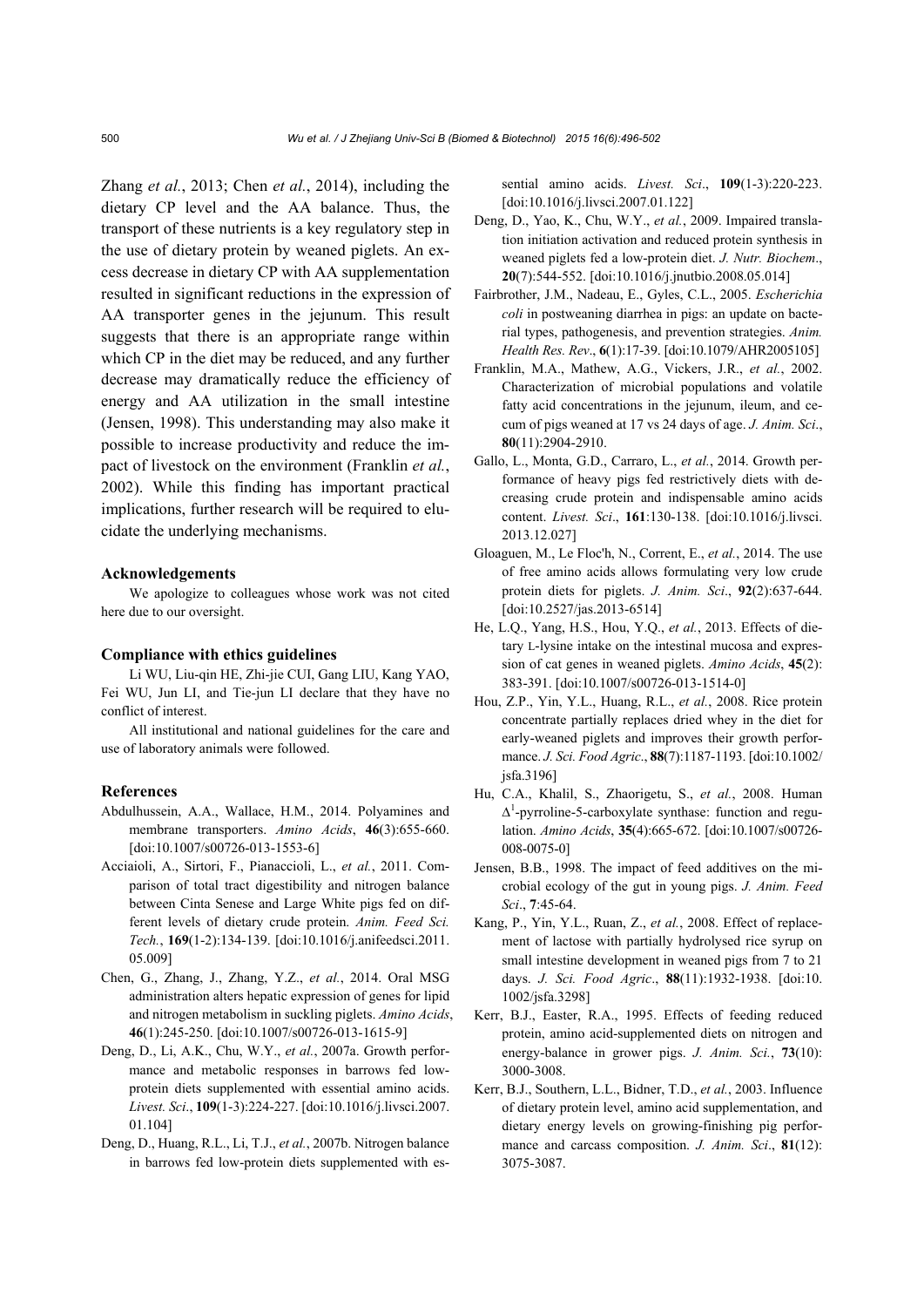- Lallès, J.P., Bosi, P., Smidt, H., *et al.*, 2007. Nutritional management of gut health in pigs around weaning. *Proc. Nutr. Soc*., **66**(2):260-268. [doi:10.1017/S0029665107 005484]
- Le Bellego, L., Noblet, J., 2002. Performance and utilization of dietary energy and amino acids in piglets fed low protein diets. *Livest. Prod. Sci*., **76**(1-2):45-58. [doi:10.1016/ S0301-6226(02)00008-8]
- Liu, M.B., Li, X.L., Liu, Y., *et al.*, 2014. Detection of crude protein, crude starch, and amylose for rice by hyperspectral reflectance. *Spectrosc. Lett*., **47**(2):101-106. [doi:10. 1080/00387010.2013.779283]
- Liu, X.D., Wu, X., Yin, Y.L., *et al.*, 2012. Effects of dietary L-arginine or *N*-carbamylglutamate supplementation during late gestation of sows on the miR-15b/16, miR-221/222, VEGFA and eNOS expression in umbilical vein. *Amino Acids*, **42**(6):2111-2119. [doi:10.1007/ s00726-011-0948-5]
- Nyachoti, C.M., Omogbenigun, F.O., Rademacher, M., *et al.*, 2006. Performance responses and indicators of gastrointestinal health in early-weaned pigs fed low-protein amino acid-supplemented diets. *J. Anim. Sci*., **84**(1): 125-134.
- Opapeju, F.O., Rademacher, M., Blank, G., *et al.*, 2008. Effect of low-protein amino acid-supplemented diets on the growth performance, gut morphology, organ weights and digesta characteristics of weaned pigs. *Animal*, **2**(10): 1457-1464. [doi:10.1017/S175173110800270X]
- Opapeju, F.O., Rademacher, M., Nyachoti, C.M., 2009. Effect of dietary crude protein level on jejunal brush border enzyme activities in weaned pigs. *Arch. Anim. Nutr*., **63**(6):455-466. [doi:10.1080/17450390903299133]
- Recktenwald, E.B., Ross, D.A., Fessenden, S.W., *et al.*, 2014. Urea-N recycling in lactating dairy cows fed diets with 2 different levels of dietary crude protein and starch with or without monensin. *J. Dairy Sci*., **97**(3):1611-1622. [doi:10.3168/jds.2013-7162]
- Skalli, A., Zambonino-Infante, J.L., Kotzamanis, Y., *et al.*, 2014. Peptide molecular weight, distribution of soluble protein fraction affects growth performance and quality in European sea bass (*Dicentracrchus labrax*) larvae. *Aquacul. Nutr.*, **20**(2):118-131. [doi:10.1111/anu.12058]
- Tan, B., Yin, Y., Liu, Z., *et al.*, 2009. Dietary L-arginine supplementation increases muscle gain and reduces body fat mass in growing-finishing pigs. *Amino Acids*, **37**(1): 169-175. [doi:10.1007/s00726-008-0148-0]
- Tan, B., Yin, Y., Liu, Z., *et al.*, 2011. Dietary L-arginine supplementation differentially regulates expression of lipidmetabolic genes in porcine adipose tissue and skeletal muscle. *J. Nutr. Biochem.*, **22**(5):441-445. [doi:10.1016/ j.jnutbio.2010.03.012]
- Tuitoek, K., Young, L.G., de Lange, C.F., *et al.*, 1997. The effect of reducing excess dietary amino acids on growing-

finishing pig performance: an elevation of the ideal protein concept. *J. Anim. Sci*., **75**(6):1575-1583.

- Wang, W., Gu, W., Tang, X., *et al.*, 2009. Molecular cloning, tissue distribution and ontogenetic expression of the amino acid transporter  $b^{0,+}$  cDNA in the small intestine of Tibetan suckling piglets. *Comp. Biochem. Physiol. B Biochem. Mol. Biol*., **154**(1):157-164. [doi:10.1016/j.cbpb. 2009.05.014]
- Wu, G., 1998. Intestinal mucosal amino acid catabolism. *J. Nutr*., **128**(8):1249-1252.
- Yao, K., Yin, Y., Li, X., *et al.*, 2012. Alpha-ketoglutarate inhibits glutamine degradation and enhances protein synthesis in intestinal porcine epithelial cells. *Amino Acids*, **42**(6):2491-2500. [doi:10.1007/s00726-011-1060-6]
- Yin, Y.L., Tan, B., 2010. Manipulation of dietary nitrogen, amino acids and phosphorus to reduce environmental impact of swine production and enhance animal health. *J. Food Agric. Environ*., **8**(3-4):447-462.
- Yue, L.Y., Qiao, S.Y., 2008. Effects of low-protein diets supplemented with crystalline amino acids on performance and intestinal development in piglets over the first 2 weeks after weaning. *Livest. Sci.*, **115**(2-3):144-152. [doi:10.1016/j.livsci.2007.06.018]
- Zarate, A.J., Moran, E.T., Burnham, D.J., 2003. Reducing crude protein and increasing limiting essential amino acid levels with summer-reared, slow- and fast-feathering broilers. *J. Appl. Poultry Res*., **12**(2):160-168. [doi:10. 1093/japr/12.2.160]
- Zhang, J., Yin, Y.L., He, Q.H., *et al.*, 2012. Effects of MSG supplementation on free amino acids in plasma of growingfinishing pigs. *J. Food Agric. Environ.*, **10**(3-4):600-605.
- Zhang, J., Yin, Y.L., Shu, X.G., *et al.*, 2013. Oral administration of MSG increases expression of glutamate receptors and transporters in the gastrointestinal tract of young piglets. *Amino Acids*, **45**(5):1169-1177. [doi:10.1007/ s00726-013-1573-2]

# 中文概要

# 题 目:降低日粮粗蛋白水平对断奶仔猪营养感受体基因 (氨基酸转运载体)表达的影响

- 目 的: 验证日粮中粗蛋白质浓度对断奶仔猪氨基酸转运 载体的影响效应。
- 创新点:从营养物质感应体的角度分析采用低氮日粮的可 行性,并探索营养限制对营养转运体的影响及它 们间的相互作用。
- 方 法: 十八头初始体重 9.57 公斤的断奶仔猪被随机分为 三组(每组 6 个重复),分别饲喂含有 14%、17% 和 20%的粗蛋白日粮 45 天。按照理想蛋白质模